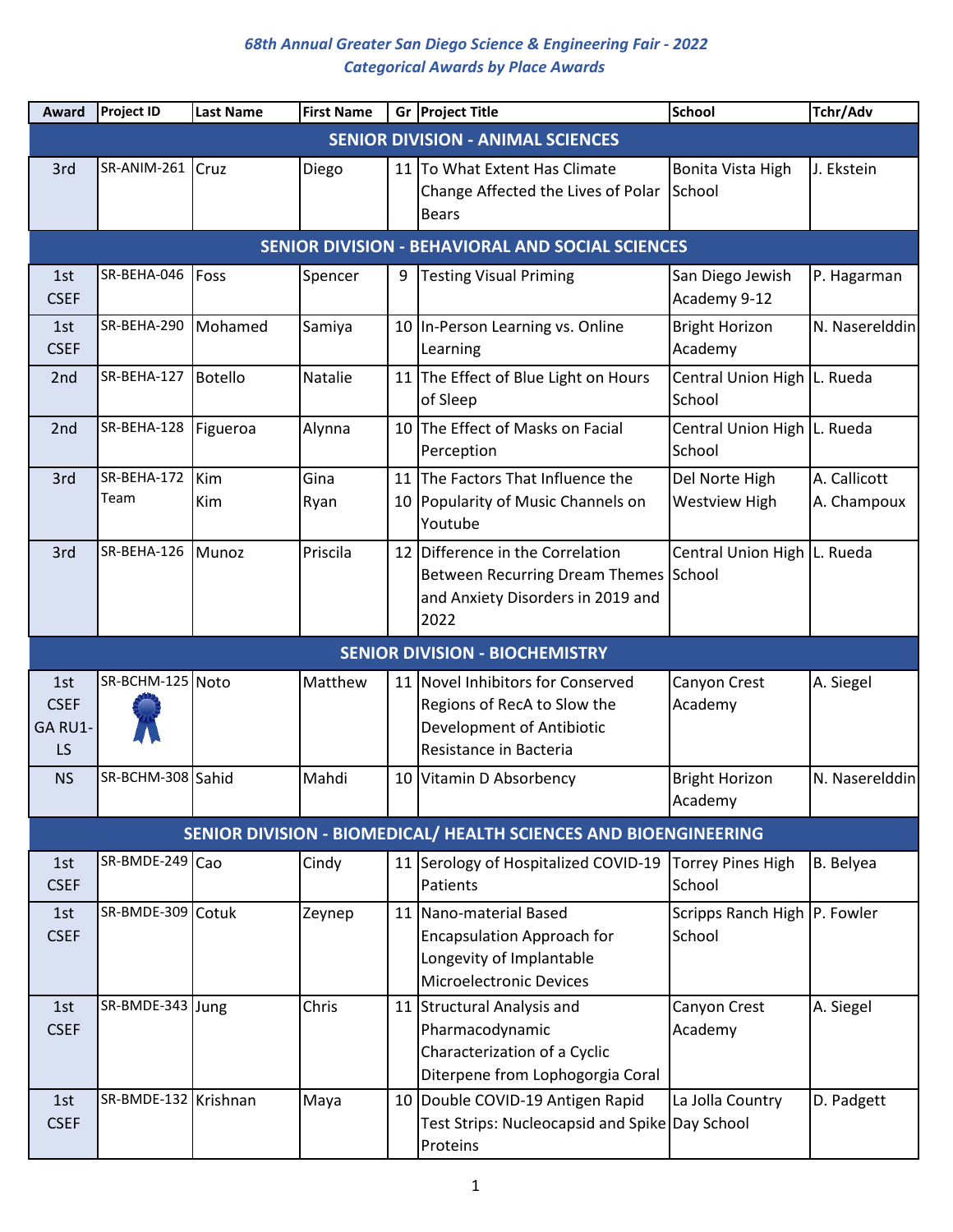| Award              | <b>Project ID</b>      | <b>Last Name</b>                 | <b>First Name</b>  |    | Gr Project Title                                                                                                                                                       | <b>School</b>                         | Tchr/Adv       |
|--------------------|------------------------|----------------------------------|--------------------|----|------------------------------------------------------------------------------------------------------------------------------------------------------------------------|---------------------------------------|----------------|
|                    |                        |                                  |                    |    | SENIOR DIVISION - BIOMEDICAL/ HEALTH SCIENCES AND BIOENGINEERING (cont'd)                                                                                              |                                       |                |
| 1st<br><b>CSEF</b> | SR-BMDE-129 Kulkarni   |                                  | Vidhi              |    | 10 Analysis of the Cytosolic DNA-<br>Sensing Pathway and RNA Samples School<br>for the Early Diagnosis of<br>Alzheimer's in Coronary Artery<br><b>Disease Patients</b> | Del Norte High                        | J. Cheskaty    |
| 1st<br><b>CSEF</b> | SR-BMDE-280   Mandyam  |                                  | Atulya             |    | 12 Novel Biomarker for Identification<br>of Bipolar Disorder Treatment<br>Response                                                                                     | <b>Westview High</b><br>School        | M. Ingram      |
| 1st<br><b>CSEF</b> | SR-BMDE-130 Nayebnazar |                                  | Arshia             |    | 10 Developing a Machine Learning<br>Model to Predict Hypoxemia in<br>Subjects at Risk                                                                                  | Canyon Crest<br>Academy               | A. Siegel      |
| 1st<br><b>CSEF</b> | SR-BMDE-134 Yang       |                                  | Elita              | 11 | Quantitative Analysis of COVID-19<br><b>Using Nanoantibodies,</b><br>Fluorescence Imaging, and<br><b>Machine Learning</b>                                              | Pacific Ridge High<br>School          | L. O'Brien     |
| 1st<br><b>CSEF</b> | SR-BMDE-131 Zeng       |                                  | Audrey             | 11 | DO-SRS Microscopy Imaging of<br>Lipid Metabolic Changes in<br>Drosophila Ovary During Aging                                                                            | Del Norte High<br>School              | J. Cheskaty    |
| 2nd                | SR-BMDE-291 Dandu      |                                  | Neha               |    | 11 An Automated Diagnosis of Heart<br>Disease Using Machine Learning                                                                                                   | Canyon Crest<br>Academy               | A. Siegel      |
| 2nd                | SR-BMDE-135 Hernandez  |                                  | Ashley             |    | 12 The Effect of Energy Drinks on<br>Daphnia Magna                                                                                                                     | Central Union High L. Rueda<br>School |                |
| 2nd                | SR-BMDE-136 Hussain    | Kareem                           | Daanya<br>Rozita   | 10 | Detrimental Effects of Sugars on<br>10 the Gut Microbiota                                                                                                              | <b>Bright Horizon</b><br>Academy      | N. Naserelddin |
| 2nd                |                        | SR-BMDE-262 Kalyanaraman Anirudh |                    | 9  | Automated Detection of Traumatic Mt. Carmel High<br>Brain Injury (TBI) Using Cranial CT<br>Images                                                                      | School                                | J. Earnest     |
| 2nd                | SR-BMDE-133 Zhang      |                                  | Sydney             | 9  | Dual Biomarkers for Point of Care<br>Diagnosis of Dry Eye Disease                                                                                                      | <b>Westview High</b><br>School        | M. Ingram      |
| 3rd                | SR-BMDE-292 Ali        |                                  | Amiira             |    | 11 Is There a Link Between Blood<br>Type and COVID-19?                                                                                                                 | <b>Bright Horizon</b><br>Academy      | N. Naserelddin |
|                    |                        |                                  |                    |    | <b>SENIOR DIVISION - CHEMISTRY</b>                                                                                                                                     |                                       |                |
| 1st<br><b>CSEF</b> | SR-CHEM-146 Coronel-   | Villarreal                       | Hector             |    | 10 The Effect of Temperature on BPA<br>Release In Water Bottles                                                                                                        | Central Union High L. Rueda<br>School |                |
| 1st<br><b>CSEF</b> | SR-CHEM-245 Jeenagala  |                                  | Jitendra-<br>kumar |    | 11 Fractionation and Analysis of<br>Degraded Healthcare Product, St.<br>Ives Body Lotion                                                                               | Canyon Crest<br>Academy               | R. Shenvi      |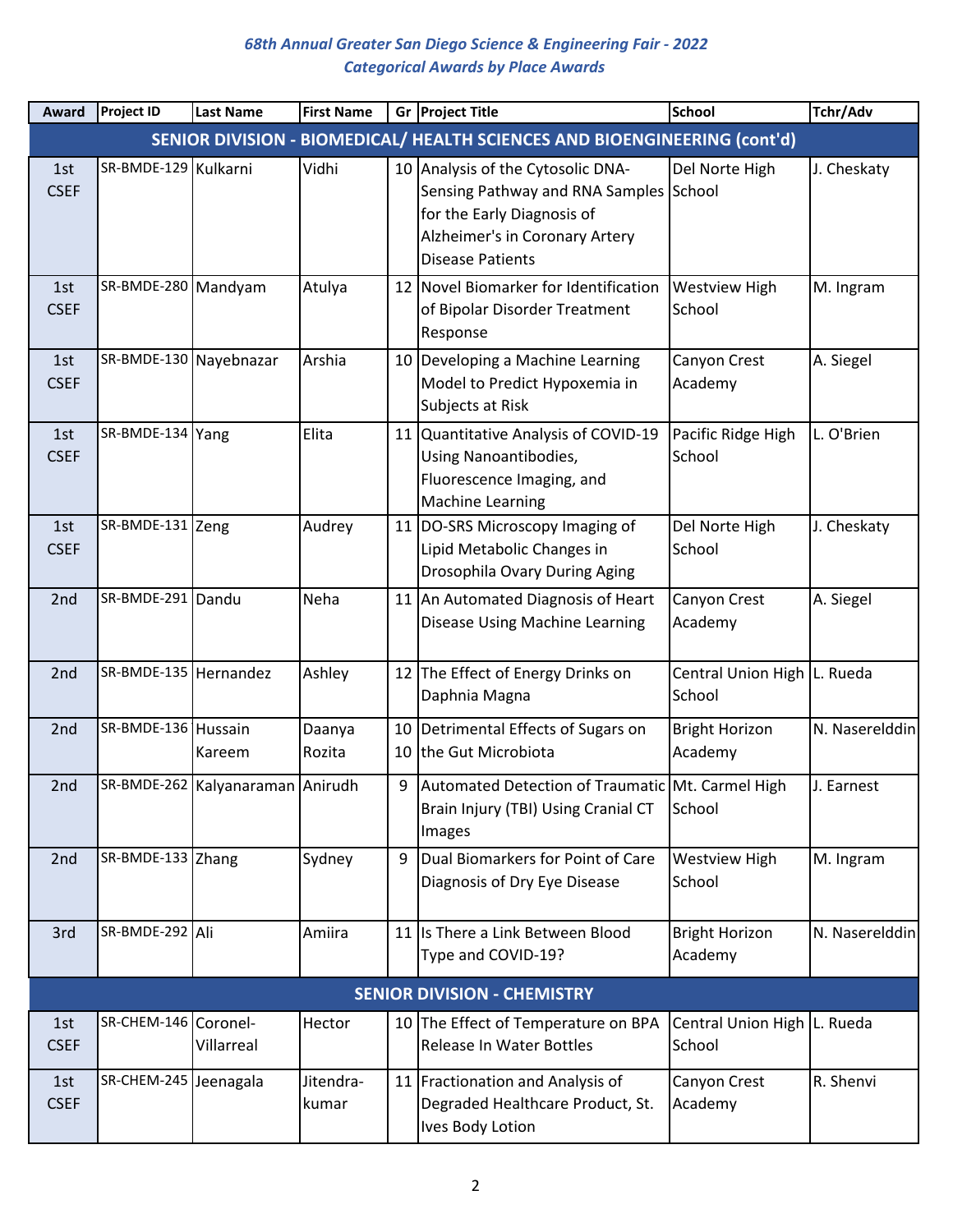| Award                       | <b>Project ID</b>      | <b>Last Name</b>     | <b>First Name</b> |    | Gr Project Title                                                                                                                         | <b>School</b>                      | Tchr/Adv     |
|-----------------------------|------------------------|----------------------|-------------------|----|------------------------------------------------------------------------------------------------------------------------------------------|------------------------------------|--------------|
|                             |                        |                      |                   |    | <b>SENIOR DIVISION - CHEMISTRY (cont'd)</b>                                                                                              |                                    |              |
| 2 <sub>nd</sub>             | SR-CHEM-236 Gao        |                      | Sarah             | 9  | Towards Green Chemistry:<br><b>Predicting Molecular Optical</b><br>Properties and Aquatic Biotoxicity<br>in Silico                       | Canyon Crest<br>Academy            | A. Siegel    |
| 3rd                         | SR-CHEM-235 Chaturvedi |                      | Archit            |    | 11 Reaction Rate Theory-based<br>Mathematical Approximation for<br>the Time It Takes for Cellular<br><b>Respiration to Occur</b>         | Canyon Crest<br>Academy            | E. Fisher    |
|                             |                        |                      |                   |    | SENIOR DIVISION - COMPUTATIONAL BIOLOGY AND BIOINFORMATICS                                                                               |                                    |              |
| 1st<br><b>CSEF</b><br>GA-LS | <b>SR-CBIO-233</b>     | Cai                  | Daniel            |    | 12 Deep Learning-Aided Diagnosis of<br><b>Autoimmune Blistering Diseases</b>                                                             | <b>Torrey Pines High</b><br>School | B. Belyea    |
| 1st<br><b>CSEF</b><br>GA-LS | SR-CBIO-263            | Chaturvedi           | Amogh             |    | 11 A Novel Multi-omics Data<br><b>Integration Framework Using</b><br><b>Attributed Networks for</b><br><b>Biomedical Classification</b>  | Canyon Crest<br>Academy            | E. Fisher    |
| 1st<br><b>CSEF</b>          | SR-CBIO-137            | De                   | Rohit             |    | 11 Accelerated Pattern Matching for<br><b>Genome Sequencing Using</b><br><b>Quantum Computing</b>                                        | Del Norte High<br>School           | J. Buehler   |
| 1st<br><b>CSEF</b>          | SR-CBIO-138            | Gantla               |                   |    | Maanaskum 11 Discovery of Novel Therapeutics<br>for COVID-19 by Screening of FDA<br>Approved Drugs Through Machine<br>Learning           | Canyon Crest<br>Academy            | A. Siegel    |
| 1st<br><b>CSEF</b>          | SR-CBIO-140            | Gao                  | Andrew            | 12 | Generating Novel Anti-hemolytic<br>Antiviral Peptides with Language-<br>based Machine Learning                                           | Canyon Crest<br>Academy            | A. Siegel    |
| 1st<br><b>CSEF</b>          | SR-CBIO-266            | Goudarzi             | Shervin           |    | 11 Modeling Cancer Prognosis and<br>Risk with Epigenetic Germline<br><b>Variants Underlying Topological</b><br><b>Associated Domains</b> | Canyon Crest<br>Academy            | A. Siegel    |
| 1st<br><b>CSEF</b>          | SR-CBIO-274            | Peddakama            | Rishi             |    | 11 A Deep Learning Approach to<br><b>Thyroid Cancer Diagnosis</b>                                                                        | Del Norte High<br>School           | S. Peddakama |
| 1st<br><b>CSEF</b>          | SR-CBIO-344            | Tsui                 | Andrew            |    | 10 Alzheimer's Diagnosis Using PET<br>Imaging and EEG Data through<br><b>Machine Learning</b>                                            | Canyon Crest<br>Academy            | A. Siegel    |
| 2nd                         | SR-CBIO-144            | Anusha<br>Vijayanand | Laya              |    | 10 The Impact of Population Genetics<br>on the Severity of COVID-19<br><b>Disease</b>                                                    | Canyon Crest<br>Academy            | A. Siegel    |
| 2nd                         | SR-CBIO-142            | Cao                  | Jessy             |    | 11 Predicting Age Using<br>Electrocardiogram Data: Deep<br>Learning Using an Autoencoder                                                 | University City<br>High School     | L. Wymer     |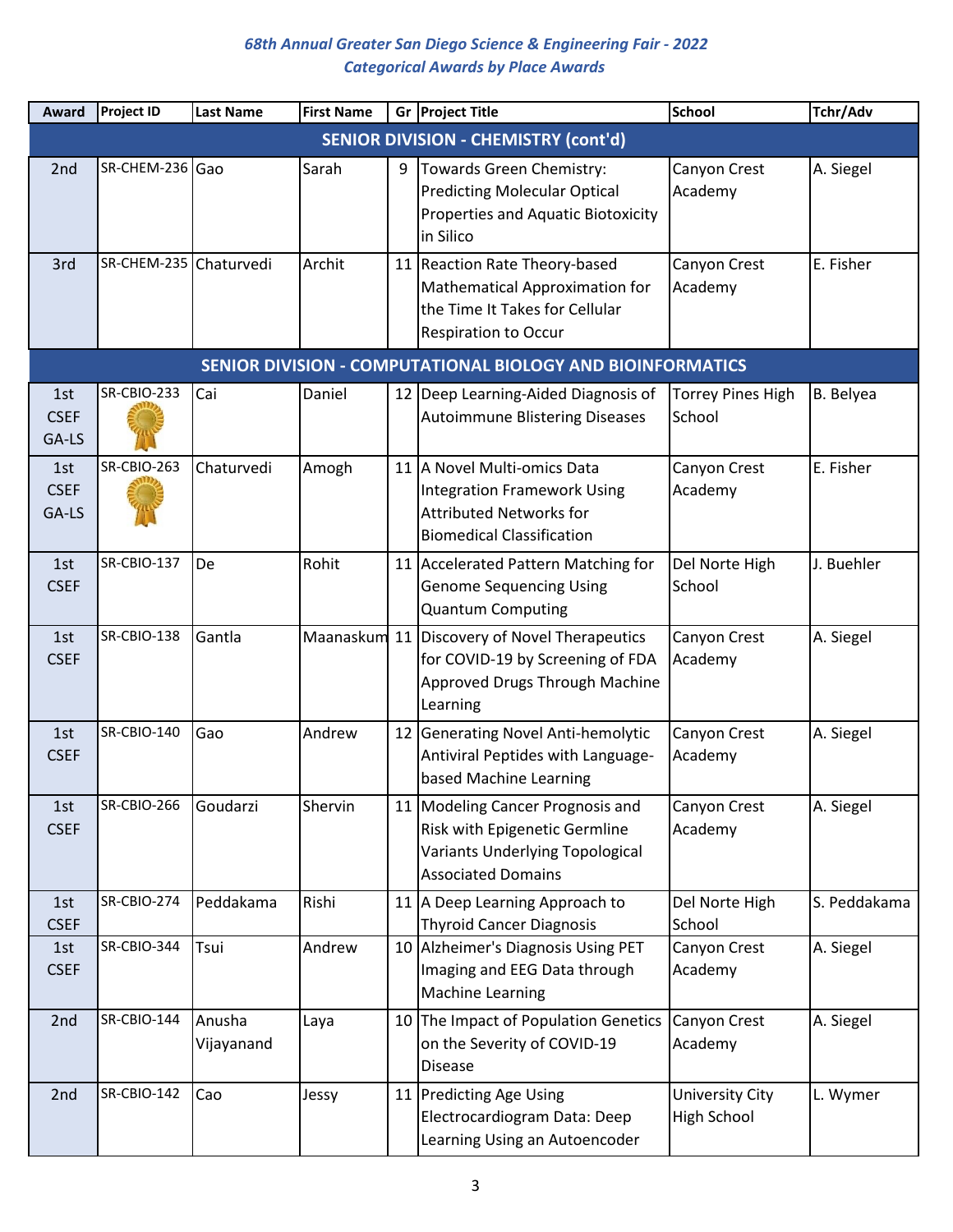| Award           | <b>Project ID</b>   | <b>Last Name</b>  | <b>First Name</b> |   | Gr Project Title                                                                                                                                                 | <b>School</b>                      | Tchr/Adv                |
|-----------------|---------------------|-------------------|-------------------|---|------------------------------------------------------------------------------------------------------------------------------------------------------------------|------------------------------------|-------------------------|
|                 |                     |                   |                   |   | SENIOR DIVISION - COMPUTATIONAL BIOLOGY AND BIOINFORMATICS (cont'd)                                                                                              |                                    |                         |
| 2 <sub>nd</sub> | SR-CBIO-145         | Dai               | Nathan            |   | 10 Understanding the Spread of<br>COVID-19 Through an Analysis of<br>Air Pollution, Weather, Social, and<br><b>Economic Factors</b>                              | Canyon Crest<br>Academy            | A. Siegel               |
| 2 <sub>nd</sub> | SR-CBIO-234<br>Team | Geering<br>Nguyen | Giselle<br>Vivian |   | 11   Investigating the Effects of SARS-<br>CoV-2 Receptor Binding Domain<br><b>Mutations Through Computational</b><br>Modeling                                   | Bonita Vista High<br>School        | M. Mardahl-<br>Dumesnil |
| 2nd             | SR-CBIO-264         | Gupta             | Kavya             |   | 11 Energy Efficiency Between<br>Different Synaptic Vesicle Release<br>Locations                                                                                  | <b>Westview High</b><br>School     | M. Ingram               |
| 2nd             | SR-CBIO-143         | Kapoor            | Ishan             |   | 11 Robust Multi-Modal, Deep<br><b>Ensemble Network for Differential</b><br>Diagnosis of Early Depression                                                         | Del Norte High<br>School           | S. Kapoor               |
| 2nd             | SR-CBIO-265         | Khattar           | Zinia             | 9 | Identifying Biomarkers of<br><b>Distinctive Stress Signaling</b><br>Pathways to Mitigate Pathologies<br>Associated with Etiologically<br><b>Diverse Diseases</b> | Del Norte High<br>School           | J. Cheskaty             |
| 2nd             | SR-CBIO-250         | Pai               | Krish             | 9 | Detecting Propensity of Breast<br><b>Cancer Using Neural Networks</b>                                                                                            | <b>Torrey Pines High</b><br>School | R. Eddingfield          |
| 2 <sub>nd</sub> | SR-CBIO-141         | Rupesh            | <b>Bhadra</b>     |   | 10 Identifying Biomarkers for Severe<br>COVID-19 through Single<br>Nucleotide Polymorphisms in Type<br>I & III Interferon-Pathway-Affecting<br>Genes             | The Bishop's<br>School             | L. Keller               |
| 2nd             | SR-CBIO-293         | Samy              | David             |   | 10 Live Tracking of Structural Data of<br>SARS CoV-2, the Causative Agent<br>of COVID-19                                                                         | Canyon Crest<br>Academy            | K. Hare                 |
| 2nd             | <b>SR-CBIO-173</b>  | lYu               | Andrew            |   | 10   Investigation of Potential Gene<br>Pathways in Acute Myeloid<br>Leukemia that Relate to Mutated<br><b>NRAS</b>                                              | Canyon Crest<br>Academy            | A. Siegel               |
| 3rd             | <b>SR-CBIO-281</b>  | Arora             | Aarav             |   | 10 Forecasting Future Mutations of<br>the SARS-CoV-2 Spike Protein                                                                                               | Del Norte High<br>School           | A. Callicott            |
| <b>NS</b>       | SR-CBIO-139         | Jung              | Eleanor           |   | 11 Docking and Molecular Dynamics<br>Simulation of a Novel Treatment<br>for Klebsiella pneumoniae                                                                | Mt. Carmel High<br>School          | A. Klingborg            |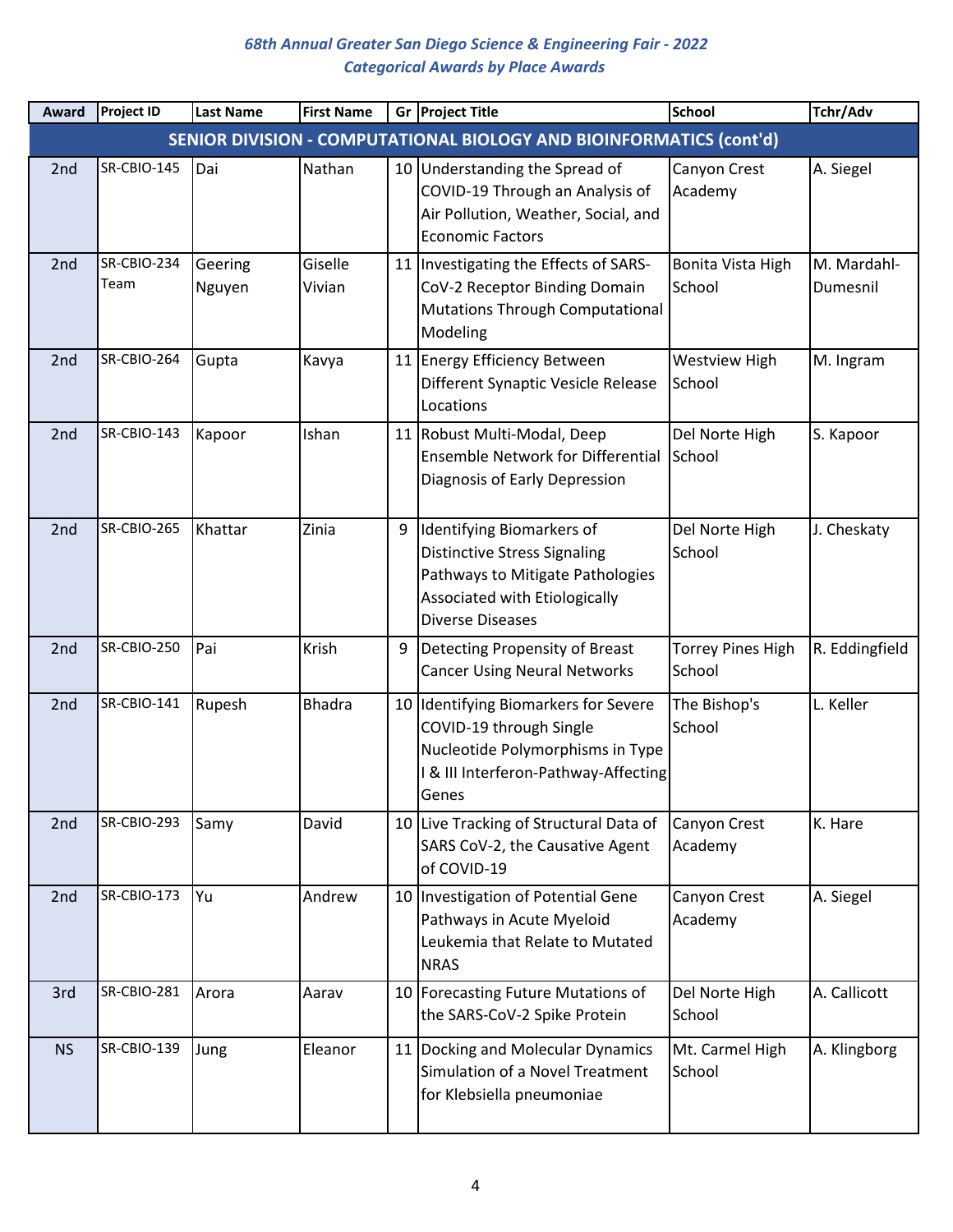| Award              | <b>Project ID</b>       | <b>Last Name</b> | <b>First Name</b> |   | Gr Project Title                                                                                                                 | <b>School</b>                          | Tchr/Adv       |
|--------------------|-------------------------|------------------|-------------------|---|----------------------------------------------------------------------------------------------------------------------------------|----------------------------------------|----------------|
|                    |                         |                  |                   |   | SENIOR DIVISION - COMPUTER SCIENCE AND SYSTEMS SOFTWARE                                                                          |                                        |                |
| 1st<br><b>CSEF</b> | SR-COMP-237 Hou         |                  | James             |   | 11 Data and Computation Efficient<br>Mitigation of Racial Bias in<br>Language Models                                             | The Bishop's<br>School                 | M. Jaiclin     |
| 1st<br><b>CSEF</b> | SR-COMP-345 Irigireddy  |                  | Ritvik            |   | 10 Early Diagnosis of Diabetic<br><b>Retinopathy Using Deep Learning</b>                                                         | Canyon Crest<br>Academy                | A. Siegel      |
| 1st<br><b>CSEF</b> | SR-COMP-310 Kumar       |                  | Sanjana           |   | 10 Al-Based Behind-The-Wheel<br><b>Drowsiness and Distraction</b><br>Detection                                                   | <b>Francis Parker</b><br>School        | J. Pierce      |
| 1st<br><b>CSEF</b> | SR-COMP-147 Sridharan   |                  | Agastya           |   | 10 An Automated News Article Bias<br>Classifier Using a C. Elegans<br>Inspired Recursive Feedback<br>Neural Network Architecture | Scripps Ranch High P. Fowler<br>School |                |
| 2 <sub>nd</sub>    | SR-COMP-267 Alwazir     |                  | Solaiman          |   | 11 Early Prediction of Heart Failure<br><b>Using Machine Learning</b>                                                            | <b>Bright Horizon</b><br>Academy       | N. Naserelddin |
| 2nd                | SR-COMP-149 Chen        |                  | Richard           |   | 11 Error Mitigation of Quantum<br>Teleportation on IBM Quantum<br>Computers                                                      | Canyon Crest<br>Academy                | A. Siegel      |
| 2nd                | SR-COMP-150 Desai       |                  | Rohan             |   | 11   Practical Deep Learning Trade-off<br><b>Strategies Between Prediction</b><br><b>Accuracy and Computational</b><br>Speed     | Canyon Crest<br>Academy                | A. Siegel      |
| 2nd                | SR-COMP-311 Khanvilkar  |                  | Manav             |   | 11 Deep-Learning Aided Facial<br>Recognition System Using Open-CV Academy                                                        | Canyon Crest                           | D. Celniker    |
| 2nd                | SR-COMP-151 Rao<br>Team | Rao              | Rahul<br>Rikhil   |   | 10 Detection of Pathologic Breath<br>10 Sounds Using a Novel Digital<br><b>Auscultation Tool</b>                                 | Canyon Crest<br>Academy                | K. Hare        |
| 2nd                | SR-COMP-337 Rao         |                  | Saanvi            | 9 | Skin Disease Diagnostic App - Using Canyon Crest<br><b>Tensorflow-based Machine</b><br>Learning on iOS                           | Academy                                | A. Siegel      |
| 2nd                | SR-COMP-148 Wang        |                  | Amy               |   | 11 Correcting Bias in Al-based Talent<br><b>Acquisition Systems</b>                                                              | <b>Westview High</b><br>School         | S. Zhong       |
| 3rd                | SR-COMP-189 Zahir       |                  | Zalkifl           |   | 10 Predicting the Projection of<br>Cryptocurrency with Machine<br>Learning                                                       | <b>Bright Horizon</b><br>Academy       | N. Naserelddin |
|                    |                         |                  |                   |   | SENIOR DIVISION - EARTH AND ENVIRONMENTAL SCIENCES                                                                               |                                        |                |
| 1st<br><b>CSEF</b> | SR-EAEV-275             | Alwazir          | Issa              |   | 11 How to Maximize Water Quality<br>Long Term Cost Effective Solution                                                            | <b>Bright Horizon</b><br>Academy       | N. Naserelddin |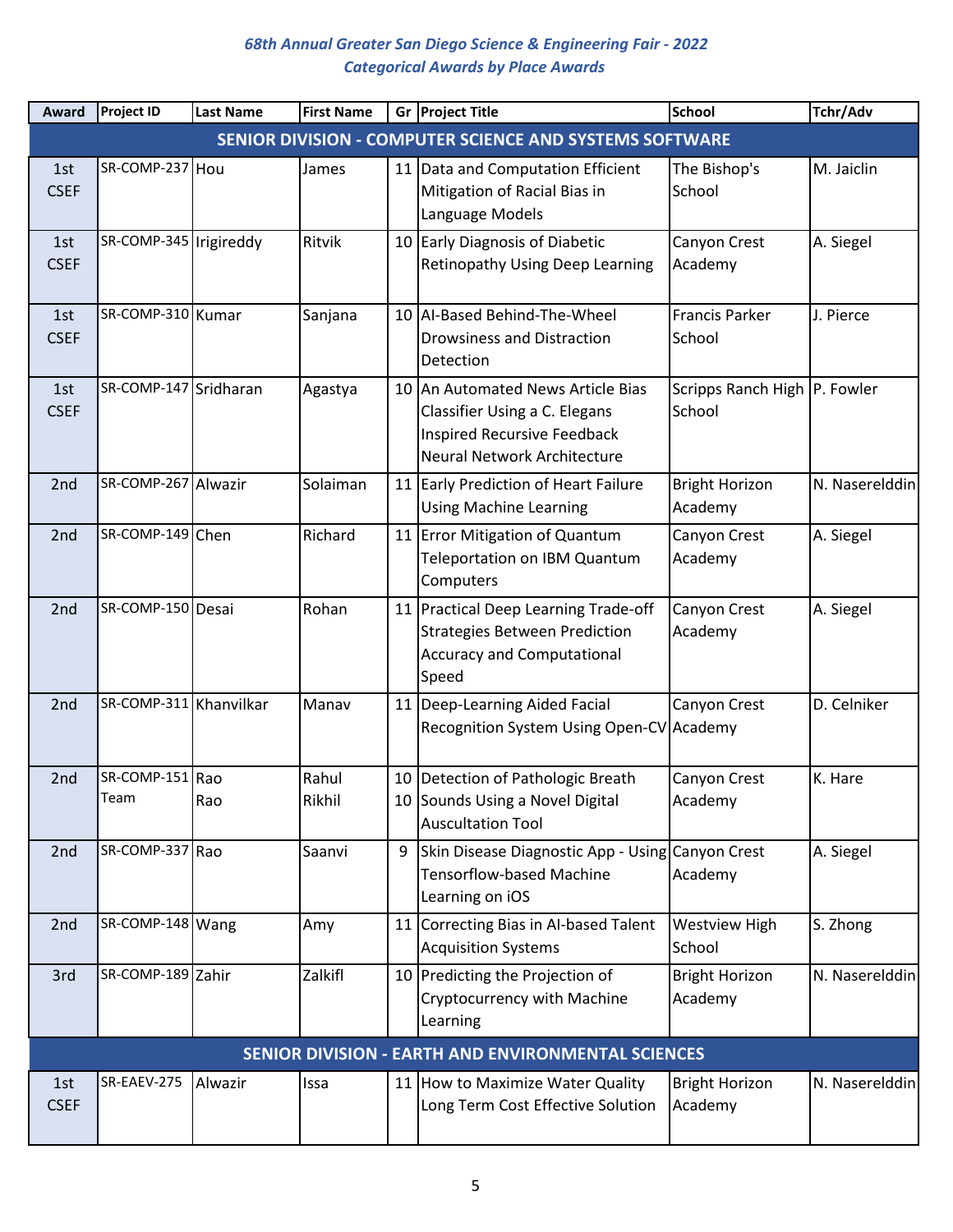| Award              | <b>Project ID</b>   | <b>Last Name</b>  | <b>First Name</b>   |    | Gr Project Title                                                                                                                                    | <b>School</b>                          | Tchr/Adv       |
|--------------------|---------------------|-------------------|---------------------|----|-----------------------------------------------------------------------------------------------------------------------------------------------------|----------------------------------------|----------------|
|                    |                     |                   |                     |    | SENIOR DIVISION - EARTH AND ENVIRONMENTAL SCIENCES (cont'd)                                                                                         |                                        |                |
| 1st<br><b>CSEF</b> | SR-EAEV-153         | <b>Barrett</b>    | Aimee               |    | 11 Salvation from Oil Spills                                                                                                                        | Central Union High L. Rueda<br>School  |                |
| 1st<br><b>CSEF</b> | SR-EAEV-179         | Lai               | William             |    | 11 Predicting Fine Aerial Particulate<br><b>Matter Pollution from Wildfires</b><br><b>Using a Regression Model</b>                                  | The Bishop's<br>School                 | J. Bloom       |
| 1st<br><b>CSEF</b> | SR-EAEV-347         | Natala            | Shruti              |    | 11 Developing an Early Oil Spill<br><b>Detection System Using Artificial</b><br>Intelligence and Live Satellite<br>Images                           | Scripps Ranch High P. Fowler<br>School |                |
| 1st<br><b>CSEF</b> | SR-EAEV-156<br>Team | Navarro<br>Picart | Dahlia<br>Gianna    | 11 | To What Extent Does Urban Runoff Bonita Vista High<br>11 Affect Bacopa Caroliniana (Blue<br>Water Hyssop)                                           | School                                 | J. Ekstein     |
| 2nd                | SR-EAEV-346         | Comer             | Kelly               |    | 11 To What Extent Does Motor Oil<br>Pollution Affect the Growth and<br><b>Germination of Marigold (Tagetes</b><br>erecta) Plants Over Time?         | Bonita Vista High<br>School            | J. Ekstein     |
| 2nd                | SR-EAEV-314         | Garcia            | Lannah              |    | 11 What Impact Has the Unified<br><b>Vehicular Volume Reduction</b><br>Program Had on levels of CO2,<br>PM10, Ozone and NO2 in Manila<br>Over Time? | Bonita Vista High<br>School            | J. Ekstein     |
| 2 <sub>nd</sub>    | SR-EAEV-157<br>Team | Garcia<br>Sagrati | Isabella<br>Giorgio |    | 12 To What Extent Do Mushrooms<br>11 Absorb Oil in Water?                                                                                           | Bonita Vista High<br>School            | J. Ekstein     |
| 2 <sub>nd</sub>    | SR-EAEV-154         | Kuemmerle         | Nolan               |    | 11 To What Extent Different<br>Substrates of Mud Affect the<br>Amount of Energy Generated?                                                          | Bonita Vista High<br>School            | J. Ekstein     |
| 2nd                | SR-EAEV-251         | Maywood           | William             |    | 11 To What Extent is Otay Lakes<br>Reservoir Water at High<br>Probability for Eutrophication                                                        | Bonita Vista High<br>School            | J. Ekstein     |
| 2nd                | SR-EAEV-152         | Turquie           | Esther              |    | 11 Effect of Oil-Based Paint on the<br>Growth of Moss                                                                                               | Bonita Vista High<br>School            | J. Ekstein     |
| 3rd                | SR-EAEV-282         | Calderon          | David               |    | 11 To What Extent Does a Country's<br>Poverty Rate Affect Its Carbon<br>Emission                                                                    | Bonita Vista High<br>School            | J. Ekstein     |
| 3rd                | SR-EAEV-338         | Majidi            | Fahad               |    | 10 Using Filtered Greywater for an<br><b>Advanced Irrigation System</b>                                                                             | <b>Bright Horizon</b><br>Academy       | N. Naserelddin |
| 3rd                | SR-EAEV-268         | Nava              | Diego               |    | 11 The Effects of Lockdown on CO2<br>Emissions                                                                                                      | Bonita Vista High<br>School            | J. Ekstein     |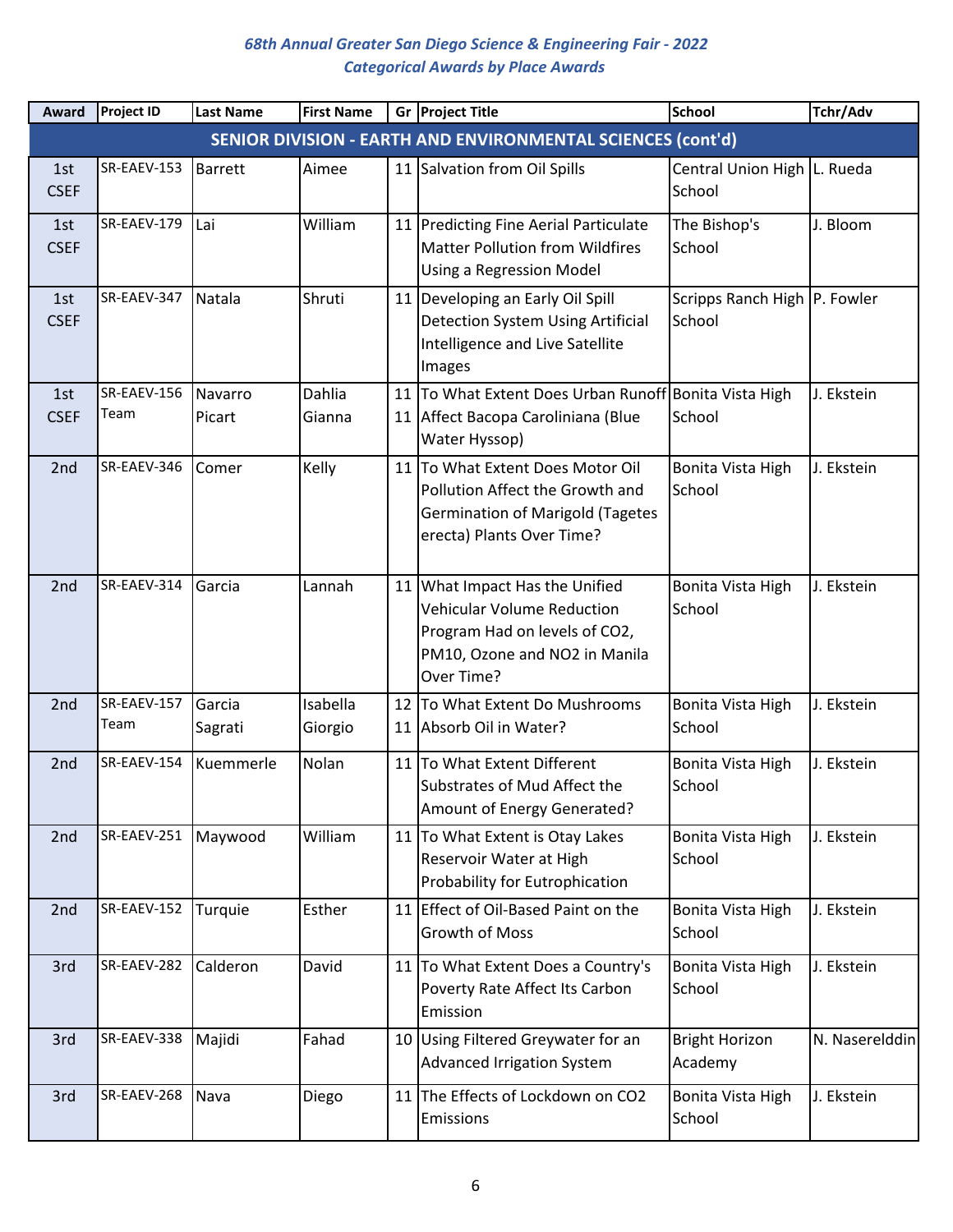| <b>Award</b>       | <b>Project ID</b>                                                   | <b>Last Name</b>  | <b>First Name</b>     |   | Gr Project Title                                                                                                                                 | <b>School</b>                         | Tchr/Adv     |  |  |  |
|--------------------|---------------------------------------------------------------------|-------------------|-----------------------|---|--------------------------------------------------------------------------------------------------------------------------------------------------|---------------------------------------|--------------|--|--|--|
|                    |                                                                     |                   |                       |   | SENIOR DIVISION - EARTH AND ENVIRONMENTAL SCIENCES (cont'd)                                                                                      |                                       |              |  |  |  |
| 3rd                | SR-EAEV-155                                                         | Quezada           | Jaynne                |   | 11 To What Extent Do Forest Fires<br>Affect the Growth and<br><b>Germination of California Poppy</b><br>(Eschscholzia Californica)?              | Bonita Vista High<br>School           | J. Ekstein   |  |  |  |
| 3rd                | SR-EAEV-269                                                         | Santacruz         | Kyle                  |   | 11 To What Extent Does Motor Oil<br>Affect Pea Plant (Pisum Sativum)<br><b>Germination and Growth?</b>                                           | Bonita Vista High<br>School           | J. Ekstein   |  |  |  |
| 3rd                | SR-EAEV-312                                                         | Zangana           | Soleen                |   | 11 To What Extent Does Plastic Buried Bonita Vista High<br>into the Soil Affect the<br>Germination and Growth of<br>Raphanus sativus (Radishes)? | School                                | J. Ekstein   |  |  |  |
| 4th                | SR-EAEV-313                                                         | Darcy             | Emilio                |   | 12 To What Extent Does a Country's<br>Population Density Affect It's<br><b>Carbon Emissions</b>                                                  | Bonita Vista High<br>School           | J. Ekstein   |  |  |  |
| 4th                | SR-EAEV-270<br>Team                                                 | Hernandez<br>Ruiz | Abramsky<br>Elizabeth |   | 12 The Effect of Laundry Detergent on Bonita Vista High<br>11 the Growth of Phaseolus Vulgaris<br>(Bean Plants)                                  | School                                | J. Ekstein   |  |  |  |
|                    | SENIOR DIVISION - ENGINEERING: ELECTRICAL, MECHANICAL, AND ROBOTICS |                   |                       |   |                                                                                                                                                  |                                       |              |  |  |  |
| 1st<br><b>CSEF</b> | SR-EEMR-159 Qiao                                                    |                   | Luke                  |   | 11 Adaptive Musical Accompaniment - Canyon Crest<br>Novel Real-Time BPM Detection<br>Via Cyclic Tempogram<br>Representations of Audio Signals    | Academy                               | A. Siegel    |  |  |  |
| 1st<br><b>CSEF</b> | SR-EEMR-161 Radic                                                   |                   | Peter                 |   | 11 Geolocation of Wireless and Radio Canyon Crest<br><b>Emitters in Real Time</b>                                                                | Academy                               | A. Siegel    |  |  |  |
| 1st<br><b>CSEF</b> | SR-EEMR-283   Wang                                                  |                   | Renee                 |   | 10 Deconstructable Tiny Homes for<br>Homelessness                                                                                                | The Bishop's<br>School                | A. Pelletier |  |  |  |
| 2nd                | SR-EEMR-160   Backer                                                |                   | <b>Bart</b>           |   | 11 Effective Auditory Direction and<br><b>Intensity Detection for Robots</b><br>Interacting with Humans                                          | Rancho Bernardo<br><b>High School</b> | Y. Eibeck    |  |  |  |
| 2nd                | SR-EEMR-252 Bantval                                                 |                   | Pranav                |   | 11 Using an EDSR Model to<br>Reconstruct Vehicle Images from<br><b>Traffic Surveillance Cameras</b>                                              | Canyon Crest<br>Academy               | A. Siegel    |  |  |  |
| 2nd                | SR-EEMR-348 Munshi                                                  |                   | Ronit                 | 9 | Robotic Spider                                                                                                                                   | Canyon Crest<br>Academy               | D. Munshi    |  |  |  |
| 3rd                | SR-EEMR-158   Bharadwaj                                             |                   | Akshaj                |   | 10 Adaptive Machine Learning for<br>Computer Vision Using Edge TPU<br>and Cloud                                                                  | Canyon Crest<br>Academy               | A. Siegel    |  |  |  |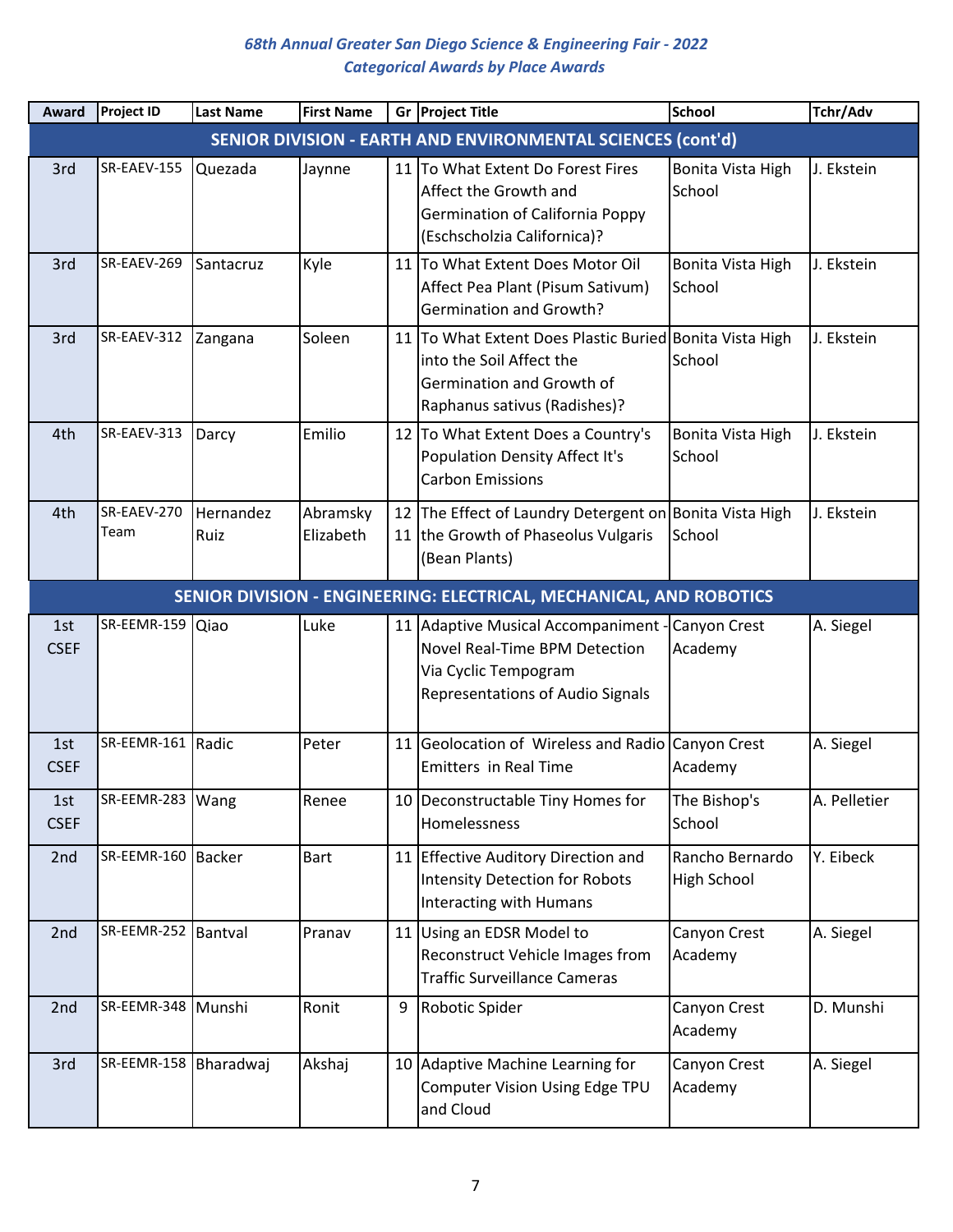| Award                                     | <b>Project ID</b>                    | <b>Last Name</b>  | <b>First Name</b> |   | Gr Project Title                                                                                                                                    | <b>School</b>                          | Tchr/Adv      |  |  |  |
|-------------------------------------------|--------------------------------------|-------------------|-------------------|---|-----------------------------------------------------------------------------------------------------------------------------------------------------|----------------------------------------|---------------|--|--|--|
|                                           |                                      |                   |                   |   | SENIOR DIVISION - ENGINEERING: ENERGY, MATERIALS, AND TRANSPORT                                                                                     |                                        |               |  |  |  |
| 1st<br><b>CSEF</b><br>GARU2-<br><b>PS</b> | SR-EEMT-284                          | Fan               | Kara              |   | 11 Insect-inspired Nanopillared<br><b>Materials to Prevent Bacterial</b><br>Growth                                                                  | <b>Westview High</b><br>School         | M. Ingram     |  |  |  |
| 1st<br><b>CSEF</b>                        | SR-EEMT-163                          | <b>McWilliams</b> | Jessica           |   | 11 Personal Wind-Powered Charging<br>Device                                                                                                         | Scripps Ranch High P. Fowler<br>School |               |  |  |  |
| 1st<br><b>CSEF</b>                        | SR-EEMT-271                          | Schremmer         | <b>Bella Rose</b> |   | 11 Point Absorber Wave Energy<br><b>Converter Devices on Pre-Existing</b><br>Marine Structures: An Economic &<br><b>Sustainable Energy Solution</b> | University City<br><b>High School</b>  | J. Bosch      |  |  |  |
| 2 <sub>nd</sub>                           | SR-EEMT-162 Li                       |                   | Grace             |   | 11 Optimizing Microbial Fuel Cell<br>Output                                                                                                         | Scripps Ranch High P. Fowler<br>School |               |  |  |  |
| 2nd                                       | SR-EEMT-294                          | Tatineni          | Nitika            |   | 10 Analyzing Bridge and Building<br><b>Structure Health Using Machine</b><br>Learning                                                               | Canyon Crest<br>Academy                | K. Hare       |  |  |  |
| 4th                                       | SR-EEMT-216                          | Palayur           | Sarah             |   | 11 Plasma as an Alternative Energy<br>Source for Propulsion                                                                                         | St. Joseph<br>Academy 9-12             | J. Schoenfeld |  |  |  |
|                                           | <b>SENIOR DIVISION - MATHEMATICS</b> |                   |                   |   |                                                                                                                                                     |                                        |               |  |  |  |
| 1st<br><b>CSEF</b><br>GA-PS               | SR-MATH-238 Bosworth                 |                   | Rohan             |   | 11 End-to-End Path Planning and<br><b>Control for Autonomous Vehicles</b><br>Using Inverse Kinematics with<br>Parameterized Arc Length              | Poway High School K. Woldseth          |               |  |  |  |
| 1st<br><b>CSEF</b><br>GARU1-<br><b>PS</b> | SR-MATH-165 Xu<br>AV VA              |                   | Shirley           |   | 11 A Heuristic Solution to the Closest<br><b>String Problem Using Wave</b><br><b>Function Collapse Techniques</b>                                   | The Bishop's<br>School                 | M. Jaiclin    |  |  |  |
| 3rd                                       | SR-MATH-164 Erat                     |                   | Sidarth           | 9 | A Game-Theoretic Model for<br>Internet User-Generated Networks School                                                                               | <b>Torrey Pines High</b>               | M. Livingston |  |  |  |
| 4th                                       | SR-MATH-166 Broudy                   |                   | Reuben            |   | 11 To What Extent Does the Amount<br>of Carbon Emissions Produced by<br>Countries Correlate to the Amount<br>of Human Rights Violations?            | Bonita Vista High<br>School            | J. Ekstein    |  |  |  |
|                                           |                                      |                   |                   |   | <b>SENIOR DIVISION - MICROBIOLOGY</b>                                                                                                               |                                        |               |  |  |  |
| 1st<br><b>CSEF</b><br>GARU2-<br>LS.       | SR-MCRO-239 Dong                     |                   | Elaine            |   | 11 Crosslinked Zinc Oxide<br>Nanoparticles: A Novel Approach<br>to Combatting Antibacterial<br><b>Resistance and Nanoparticle</b><br>Toxicity       | Canyon Crest<br>Academy                | A. Siegel     |  |  |  |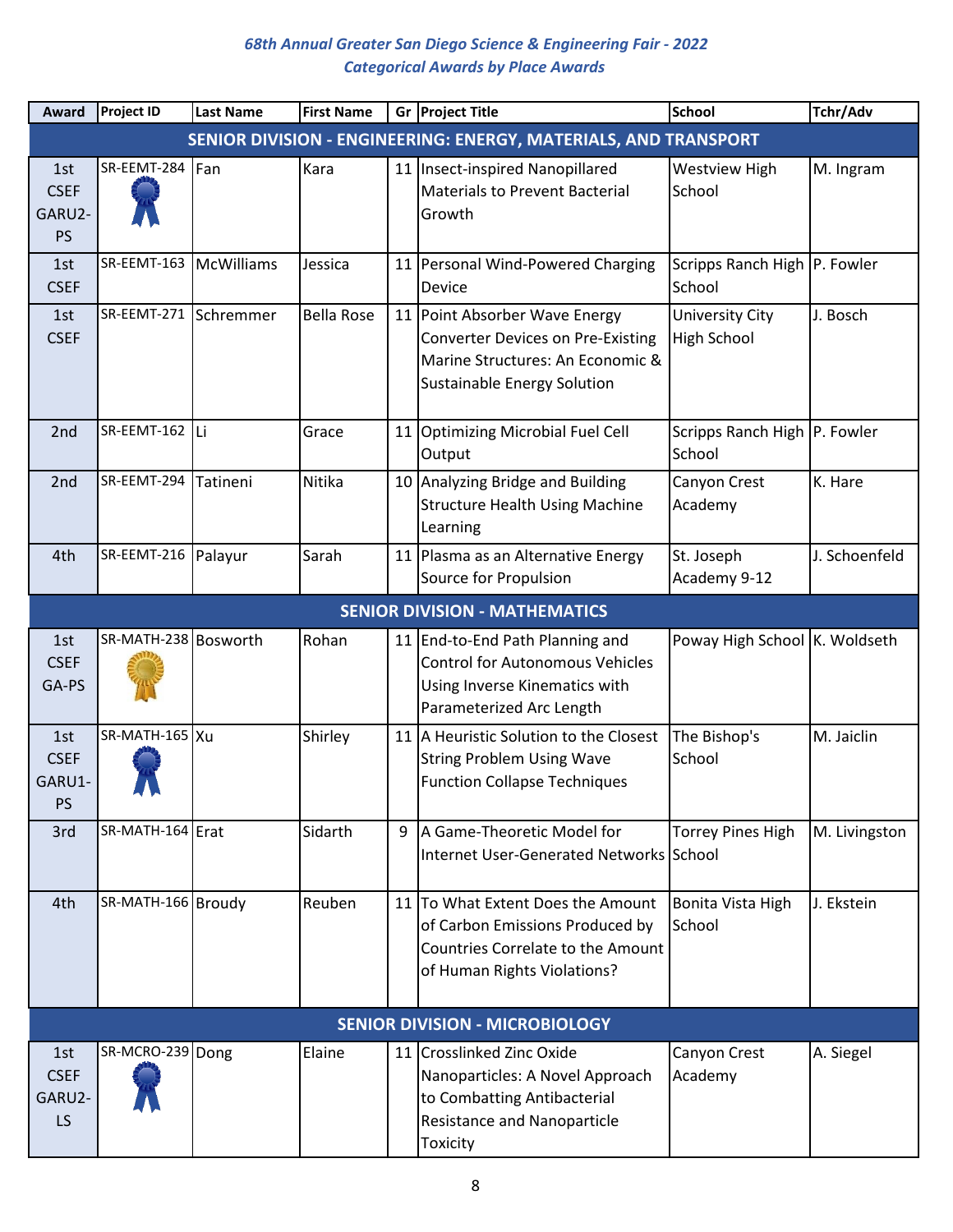| Award                       | <b>Project ID</b>   | <b>Last Name</b>          | <b>First Name</b>         |        | Gr Project Title                                                                                                                                        | <b>School</b>                    | Tchr/Adv       |
|-----------------------------|---------------------|---------------------------|---------------------------|--------|---------------------------------------------------------------------------------------------------------------------------------------------------------|----------------------------------|----------------|
|                             |                     |                           |                           |        | <b>SENIOR DIVISION - MICROBIOLOGY (cont'd)</b>                                                                                                          |                                  |                |
| 2nd                         | SR-MCRO-296 Mumin   |                           |                           |        | Abdurahma 10 Using Planaria as a Model<br>Organism for Multiple Sclerosis -<br>An Alternative Approach<br>Examining the Use of Naturopathic<br>Medicine | <b>Bright Horizon</b><br>Academy | N. Naserelddin |
| 3rd                         | SR-MCRO-295 Kazi    |                           | Hafsah                    | 9      | The Effects of Beta Amyloid and<br>Natural Remedies on Planarian                                                                                        | <b>Bright Horizon</b><br>Academy | N. Naserelddin |
|                             |                     |                           |                           |        | <b>SENIOR DIVISION - PHYSICS AND ASTRONOMY</b>                                                                                                          |                                  |                |
| 1st<br><b>CSEF</b>          | SR-PHYS-339<br>Team | Chandra<br><b>Dresios</b> | Vikramaditya<br>Demetrios | 9<br>9 | Using Machine Learning and GAIA<br>to Analyze Relationships Between<br>Molecular Clouds and Open Star<br>Clusters                                       | San Marcos High<br>Carlsbad High | S. Bireddy     |
| 1st<br><b>CSEF</b>          | SR-PHYS-168         | lLi                       | Andrew                    |        | 11   The Age of the Coma Ber Cluster II:<br><b>Denoising Astronomical Images</b>                                                                        | Canyon Crest<br>Academy          | A. Siegel      |
| 1st<br><b>CSEF</b><br>GA-PS | SR-PHYS-315         | Nayak                     | Ayush                     |        | 11 Using Antimony Indium Quantum<br>Dots for Next Generation High<br><b>Mobility Transistors</b>                                                        | <b>Westview High</b><br>School   | S. Halander    |
| 2 <sub>nd</sub>             | SR-PHYS-174         | Ixu                       | Alex                      |        | 10 Optimization of Leakage<br>Suppression in Charge Quadrupole<br>Qubits                                                                                | Canyon Crest<br>Academy          | A. Siegel      |
| 3rd                         | SR-PHYS-167         | Madhukara                 | Nandana                   | 9      | Analyzing the Chaos of the<br>Generalized Henon-Heiles System<br>with Numerical Methods                                                                 | Canyon Crest<br>Academy          | E. Fisher      |
|                             |                     |                           |                           |        | <b>SENIOR DIVISION - PLANT SCIENCES</b>                                                                                                                 |                                  |                |
| 1st<br><b>CSEF</b>          | SR-PLNT-177         | Zhang                     | Jocelyn                   |        | 10 Infrared Thermal Imaging and<br><b>Statistical Analysis for Plant Stress</b><br>Detection and Phenotyping                                            | Del Norte High<br>School         | J. Cheskaty    |
| 2nd                         | SR-PLNT-169         | Caballero                 | Noah                      |        | 11   Impact of Runoff Containing Motor Bonita Vista High<br>Oil and Soap on Mint Seeds                                                                  | School                           | J. Ekstein     |
| 3rd                         | SR-PLNT-170<br>Team | Catalan<br>Iniguez        | Gabriel<br>Alex           | 11     | To What Extent Does UV Light<br>11 Affect the Growth and<br><b>Germination of Dactylis Gloremata</b>                                                    | Bonita Vista High<br>School      | J. Ekstein     |